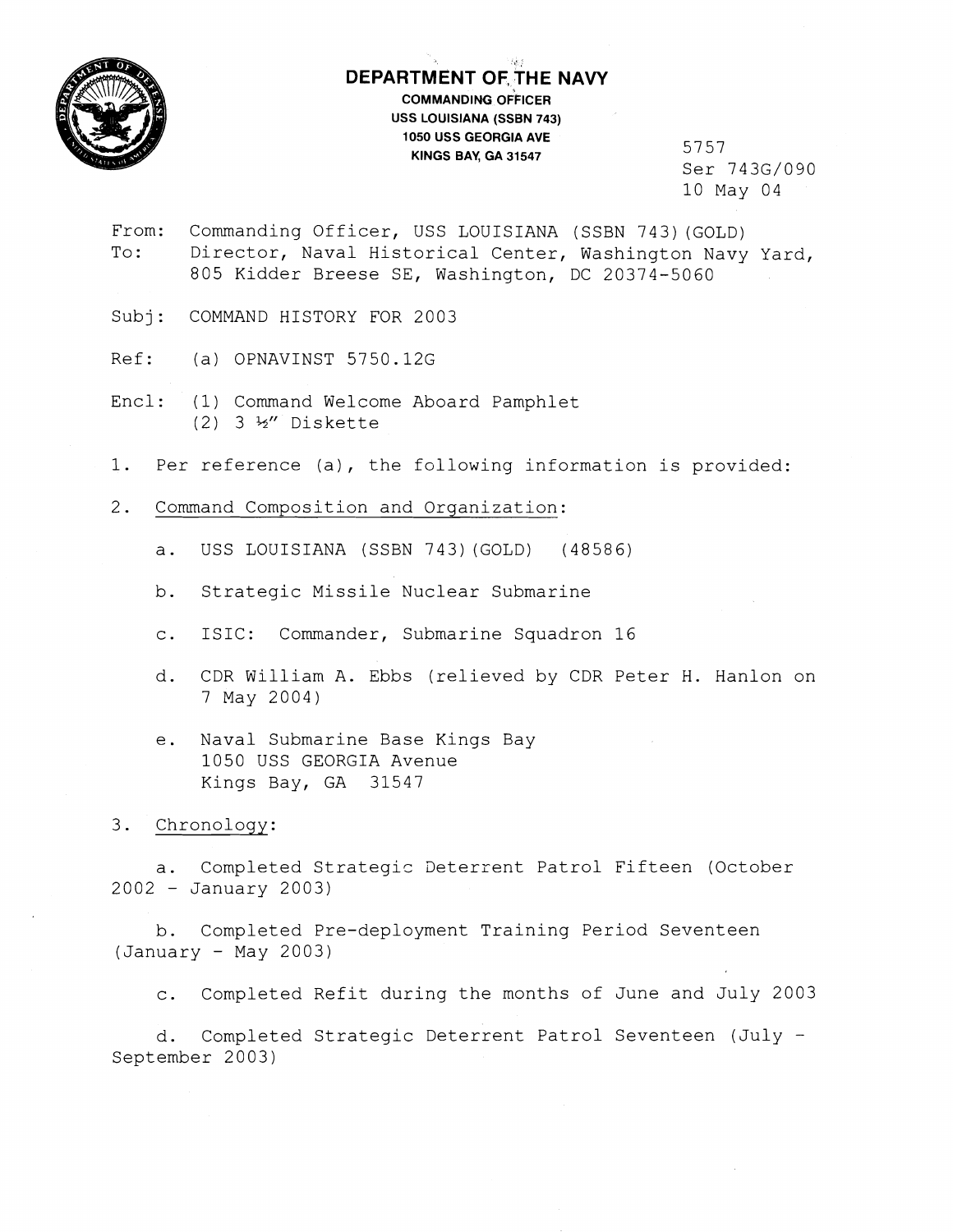e. Completed Pre-deployment Training Period Nineteen (September 2003 - December 2003)

f. Completed refit during the months of December 2003 and January 2004

4. Awards. LOUISIANA GOLD was presented with the following awards on 1 January 2004 from COMSUBRON 16 for superior performance in 2003:

a. Communications "C"

b. Strategic "S"

5. Narrative:

a. On 20 January 2003, USS LOUISIANA (GOLD) completed Strategic Deterrent Patrol Fifteen and on 22 January 2003 the Blue crew relieved the Gold crew. USS LOUISIANA (GOLD) conducted the following significant events during Patrol Fifteen:

- (1) Operational Reactor Safeguards Examination (ORSE)
- (2) Supply Management Inspection (SMI)
- (3) Tactical Readiness Evaluation re-inspection (TRE)
- $(4)$

b. On 22 January 2003, the Gold crew began Pre-deployment Training Period Seventeen. On 21 May 2003 the Gold Crew relieved the Blue Crew. During the months of May through July 2003 the Gold crew completed their revitalization period.

c. USS LOUISIANA (GOLD) got underway on 28 July to conduct Strategic Deterrent Patrol Seventeen. The following significant events were conducted during Patrol Seventeen:

(1) Midshipmen Cruise Operations. USS LOUISIANA received one group of midshipmen encompassing 9 midshipmen.

- (2) Operational Readiness Assessment (ORA)
- (3) Tiger Cruise